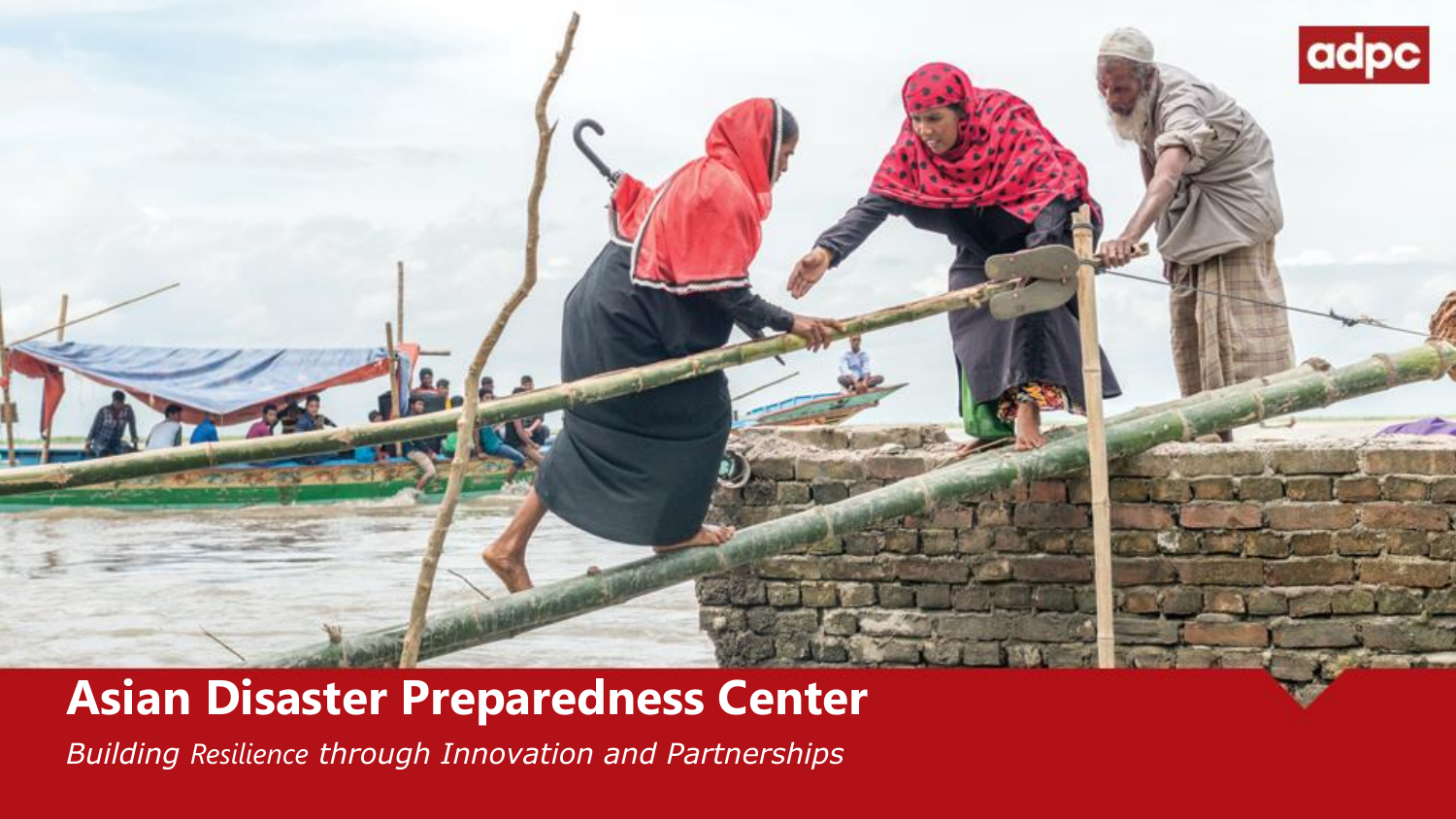

# **DRF Strategies** *Why do we need to have DRF Strategies in place?*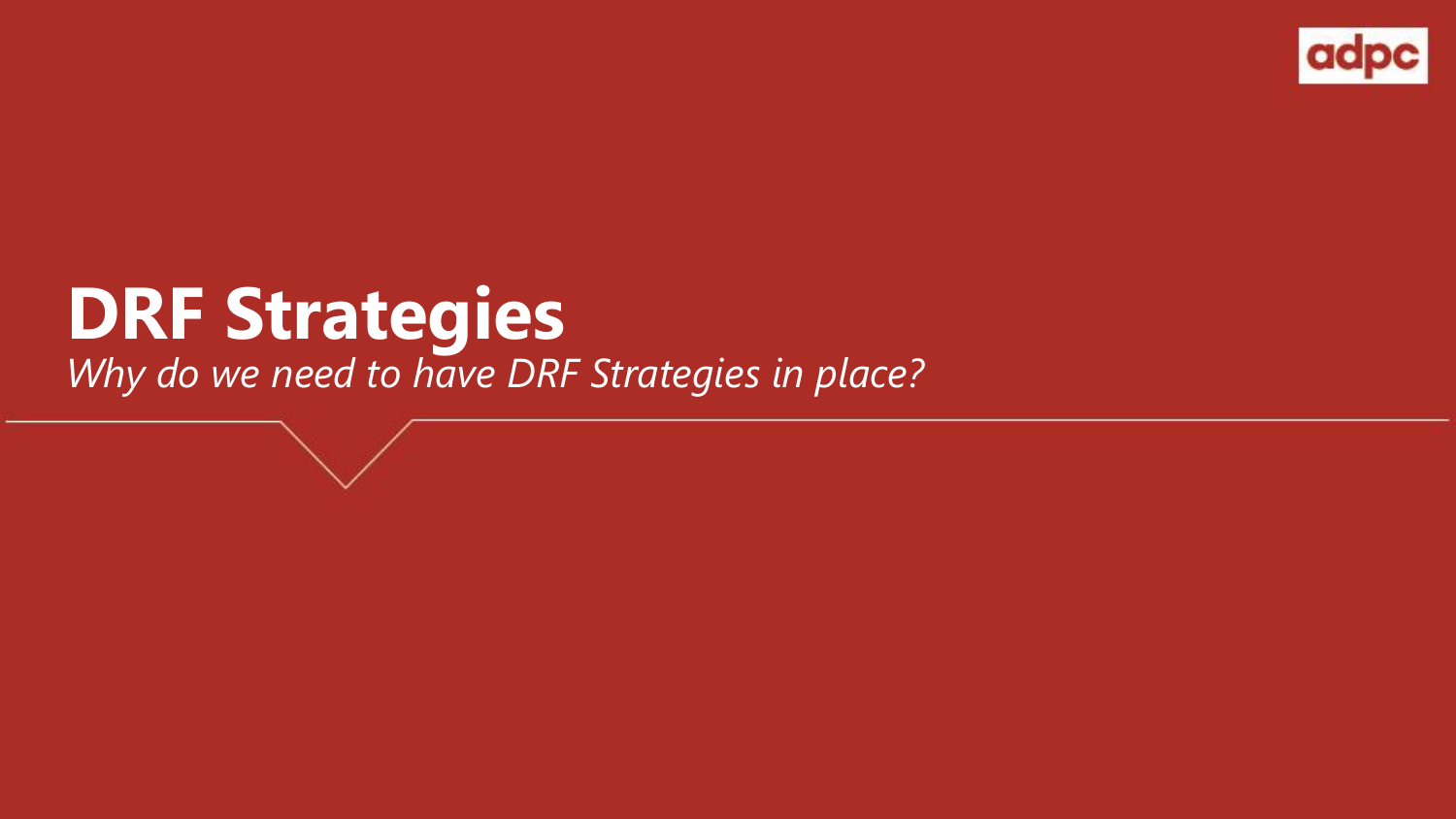# **The Risk Factor**





Figure 1: Risk and Hunger: Relationship<br>Undernourishment between disaster impact and food price index



Figure 2: High Exposure and Prevalence of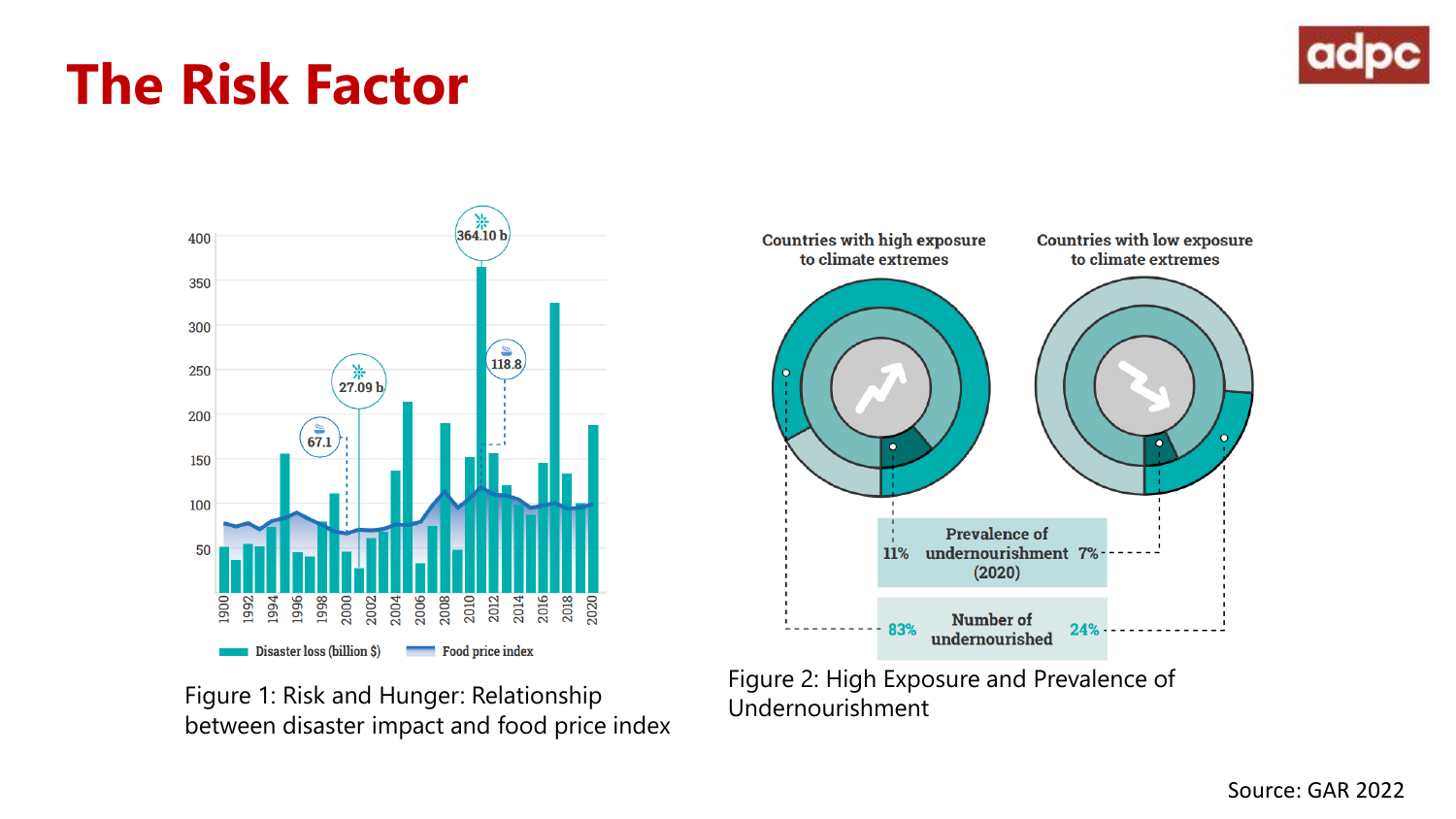# **Financial Resilience**





Planning ahead to better manage the cost of disasters, ensure predictable and timely access to much needed resources, and ultimately mitigate long-term fiscal impacts.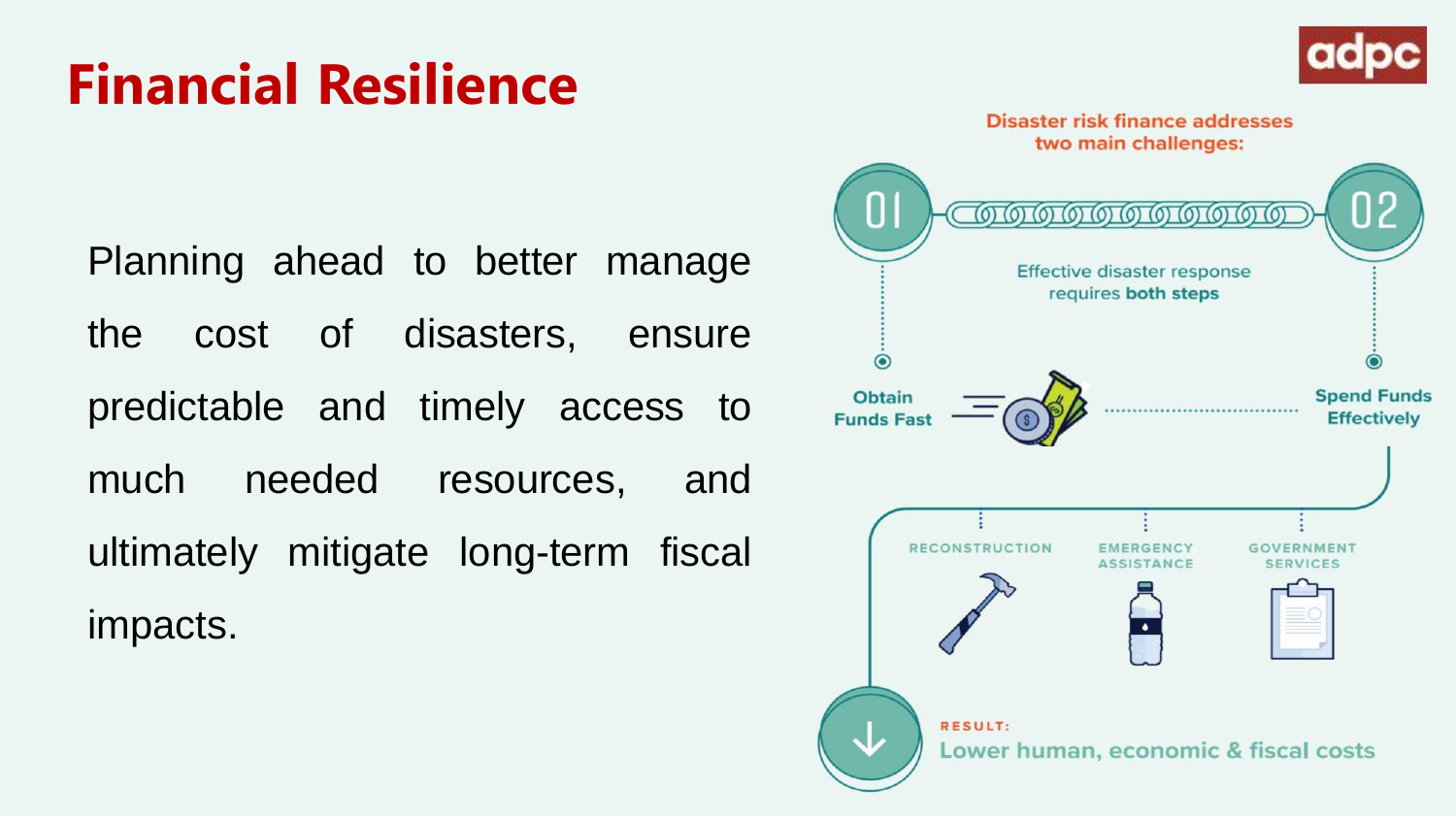# **The Protection Quartet**



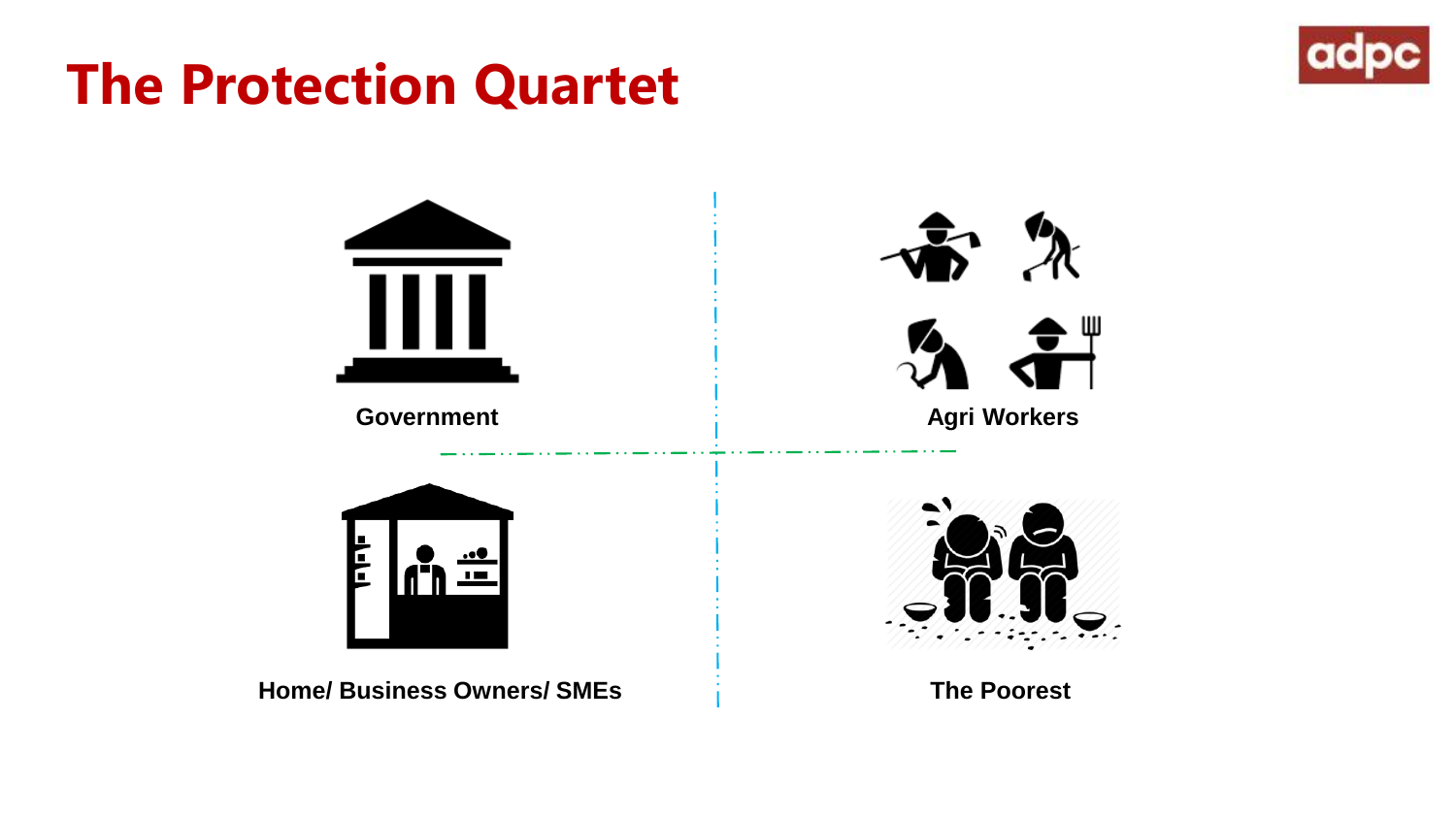

### **DRF Strategy Development: Process Highlights**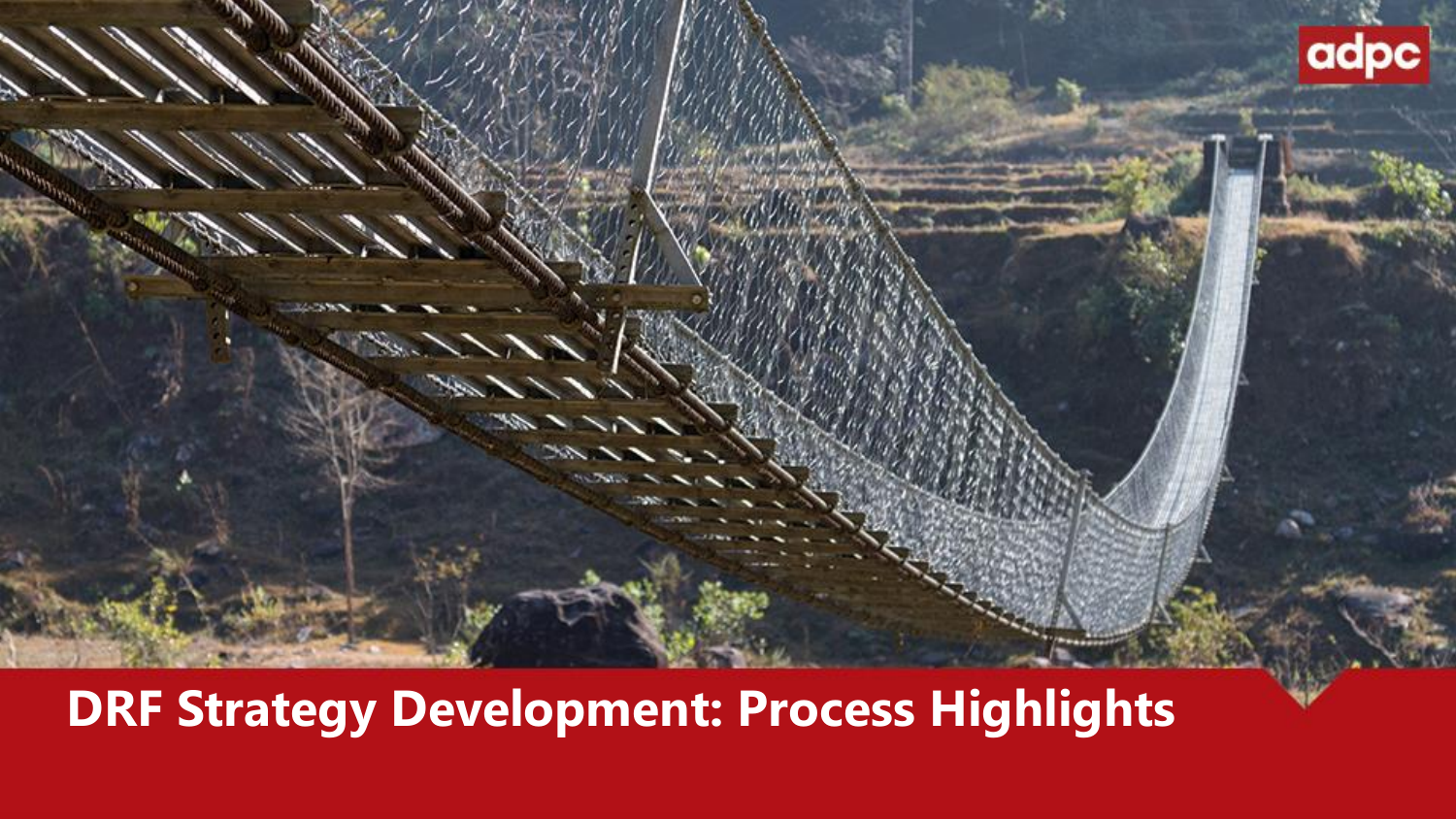

# **IMPORTANT FACTS:**

- Assessment of Policy and Institutional Landscape
- Documentation of Post Disaster Public Financing Requirement
- Quantification of Contingent Liabilities
- Identification of Priority Areas • Management of Expectations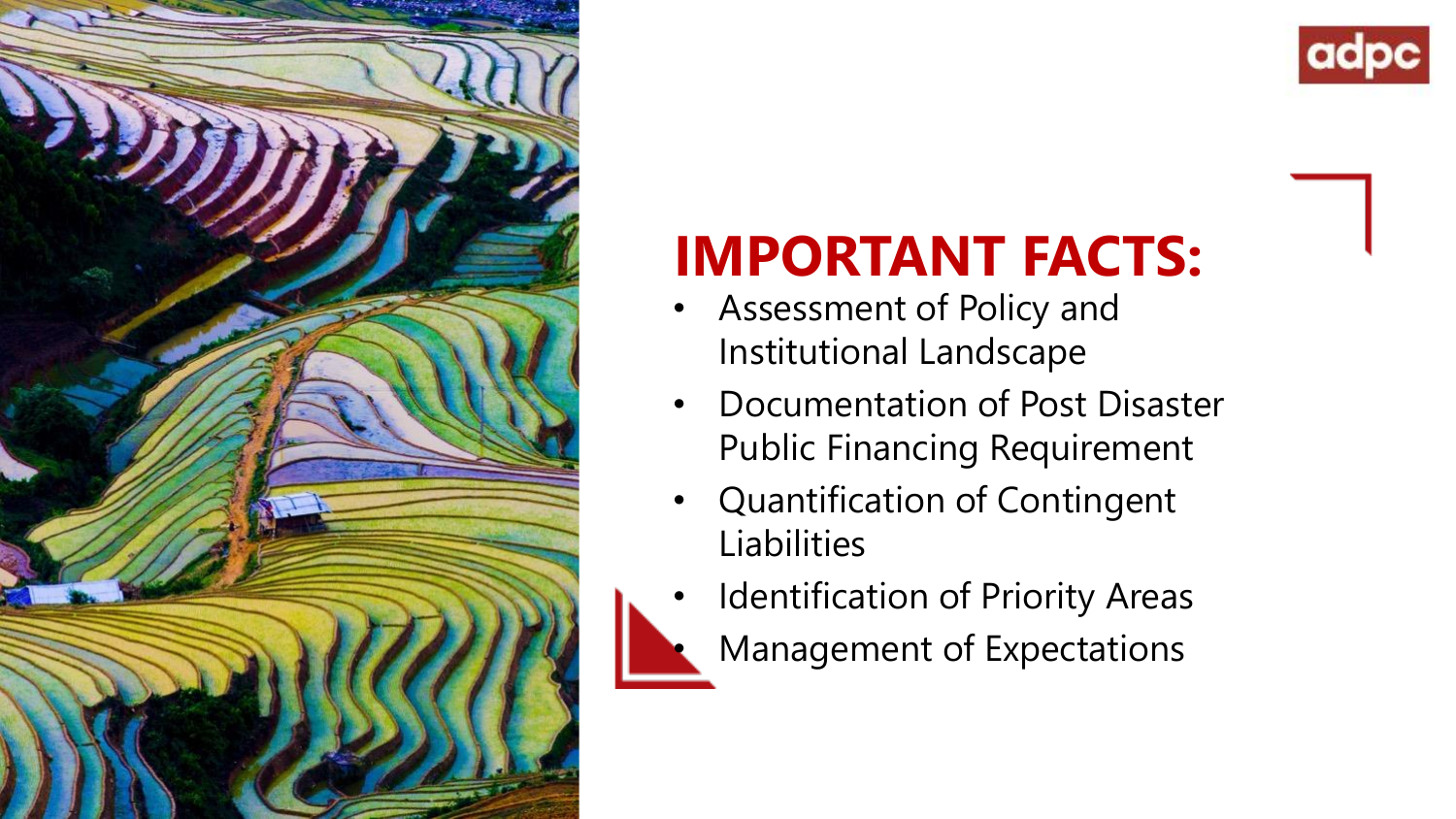### **Case Study**



#### **Comprehensive DRF Strategy: Philippines DRF Strategy Development: Pakistan**

Excellent and Balanced Use of Risk Layering Approach

- Sovereign Risk Transfer
- Contingent Line of Credit
- Risk Transfer for Sub-National Level
- Insurance Instruments at various levels

Average Use of Risk Layering Approach

- Sovereign Risk Transfer
- Contingent Line of Credit
- Excess Reliance on Risk Retention
- No Risk Transfer for Sub-National Level
- Limited Focus on Insurance Instruments